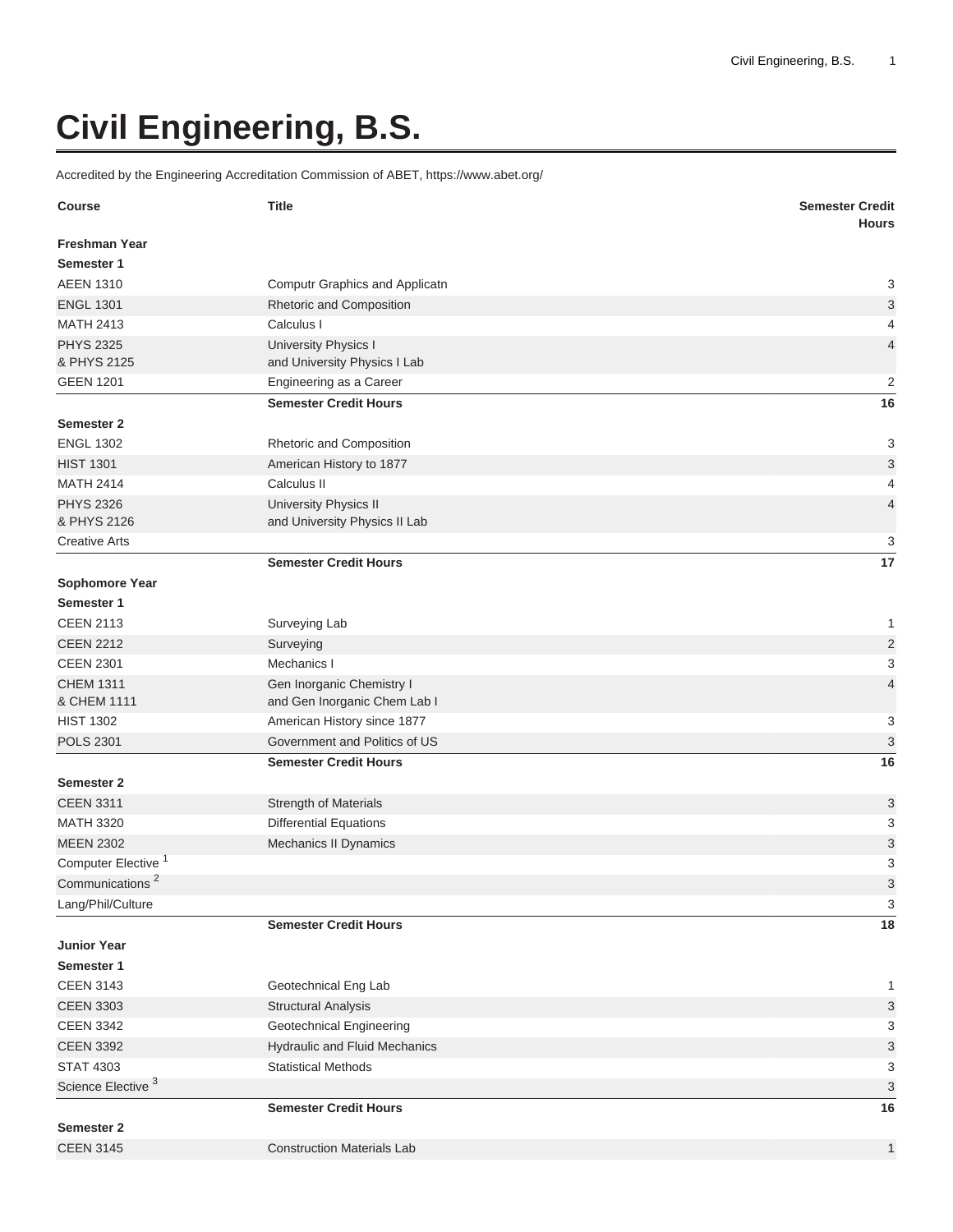|                               | <b>Total Credit Hours Required:</b> | 130                       |
|-------------------------------|-------------------------------------|---------------------------|
|                               | <b>Semester Credit Hours</b>        | 14                        |
| Social/Behavioral             |                                     | 3                         |
| Engineering Elective (p. 2)   |                                     | 3                         |
| Engineering Elective (p. 2)   |                                     | 3                         |
| <b>CEEN 4359</b>              | Prin of Transportation Eng          | 3                         |
| <b>CEEN 4289</b>              | Design in Civil Engineering II      | 2                         |
| Semester 2                    |                                     |                           |
|                               | <b>Semester Credit Hours</b>        | 17                        |
| <b>CEEN 4350</b>              | Professional Preparation            | 3                         |
| <b>POLS 2302</b>              | Government and Politics of TX       | 3                         |
| <b>CEEN 4362</b>              | Hydrology                           | 3                         |
| <b>CEEN 4316</b>              | Structural Steel Design (WI)        | 3                         |
| <b>CEEN 4279</b>              | Design in Civil Engineering I       | 2                         |
| <b>CEEN 3317</b>              | <b>Engineering Economy</b>          | 3                         |
| Semester 1                    |                                     |                           |
| <b>Senior Year</b>            |                                     |                           |
|                               | <b>Semester Credit Hours</b>        | 16                        |
| Special Elective <sup>4</sup> |                                     | 3                         |
| Math and Sci Elective (p. 2)  |                                     | 3                         |
| <b>CEEN 3365</b>              | <b>Environmental Engineering</b>    | $\ensuremath{\mathsf{3}}$ |
| <b>CEEN 3304</b>              | Reinforced Concrete Design          | 3                         |
| <b>CEEN 3244</b>              | <b>Construction Materials</b>       | 2                         |
| <b>CEEN 3167</b>              | Hydraulics/Fluid Mechanics Lab      | 1                         |
|                               |                                     |                           |

1 Computer Elective: MEEN 1320, CSEN 2304, or CEEN 3315.

2 Strongly recommended: COMS 2374 or ENGL 2374.

- 3 Approved science electives: BIOL 1306, GEOL 1303.
- 4 Special Elective: AEEN 3346 or EEEN 3331.

## <span id="page-1-0"></span>**Math and Science Elective**

Additional mathematics and science electives recommended:

CHEM 1312 or any approved upper-level biology, chemistry, or physics course.

| Code             | <b>Title</b>                 | <b>Semester</b><br><b>Credit</b><br>Hours |
|------------------|------------------------------|-------------------------------------------|
| <b>MATH 3415</b> | Calculus III                 | $\overline{4}$                            |
| <b>MATH 4341</b> | Linear Alg and Matrix Theory | 3                                         |
| <b>MATH 4372</b> | Math for Physics and Eng I   | 3                                         |
| <b>MATH 4374</b> | <b>Numerical Analysis</b>    | 3                                         |

<span id="page-1-1"></span>Or any other approved upper-level mathematics course.

## **Engineering Electives**

| Code             | <b>Title</b>                    | <b>Semester</b><br><b>Credit</b><br><b>Hours</b> |
|------------------|---------------------------------|--------------------------------------------------|
| <b>CEEN 3315</b> | Computer Methods in Civil Engr  | 3                                                |
| <b>AEEN 4310</b> | <b>Computer Modeling</b>        | 3                                                |
| <b>CEEN 3389</b> | <b>Structural Vibration</b>     | 3                                                |
| <b>CEEN 4314</b> | Matrix Methds and Struc Analys  | 3                                                |
| <b>CEEN 4326</b> | <b>Construction Engineering</b> | 3                                                |